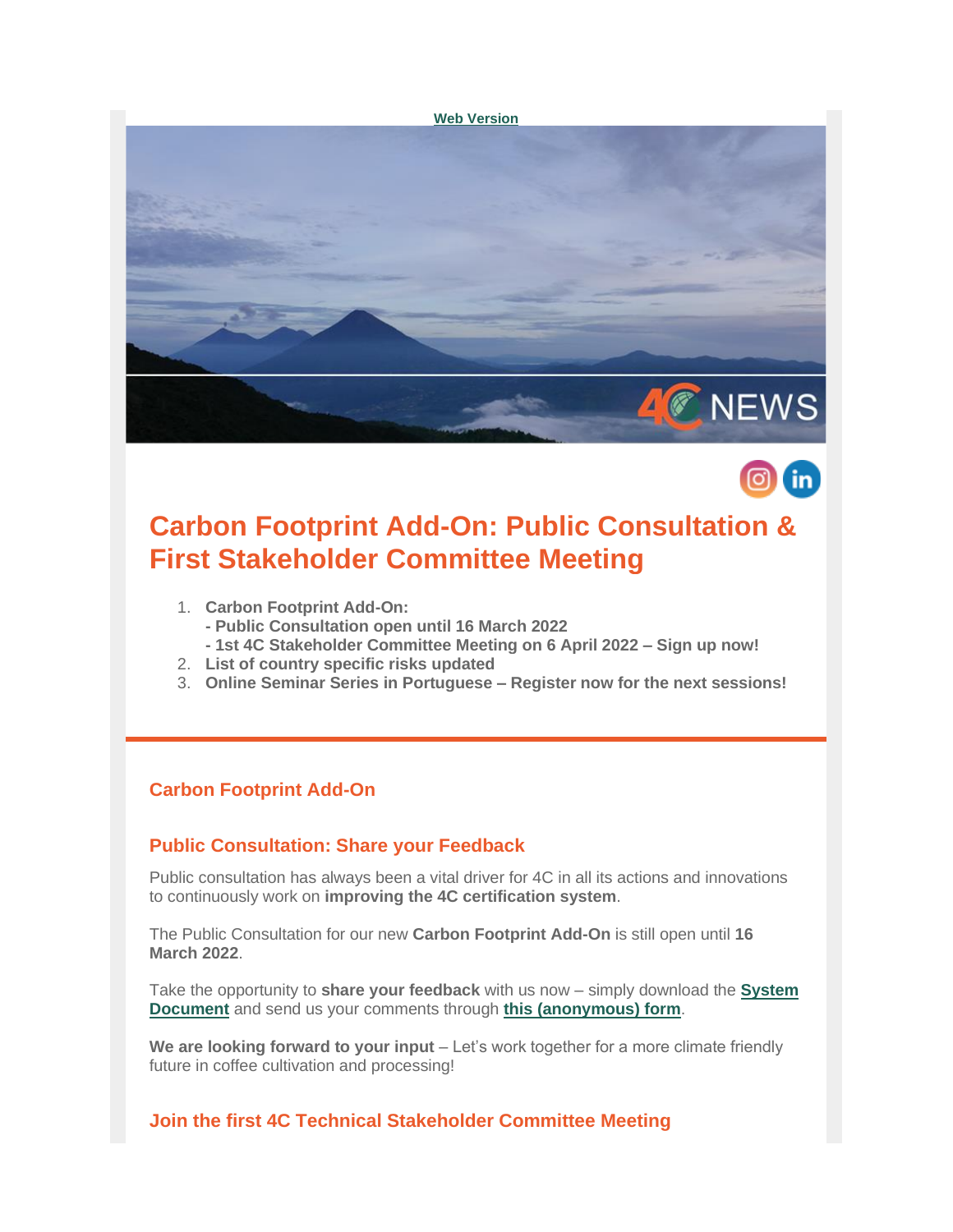The newly set up **4C Technical Stakeholder Committee** will meet for the first time on **6 April 2022 at 13:00 CET**.

In this first meeting we will kick off our continuous cooperation to improve the on-theground application of the **Carbon Footprint Add-On** and discuss future technological innovations.

The participation in the Technical Stakeholder Committee is open **for all 4C system users**: Managing Entities of 4C Units, Certification Bodies, Intermediary Buyers and Final Buyers.

**[Join Now](https://amxe.net/io0aec4n-io1198mt-eqwjfa9j-lhc)**

#### **Updated list of country specific risks now available**

We are delighted to announce that we have updated the **country-specific risk list** to help give 4C System users an **overview of external risks** they might face within the coffee producing countries.

The list serves as an overview of additional risk indicators to be analyzed before any 4C audit, in addition to the GRAS risk index (ref. System Regulations, Chapter 7.2). It is now available on **[4C Portal.](https://amxe.net/io0aec4n-io1198mt-i95qzfle-d3w)**

**Note:** The list is not to be considered as "complete" and should only serve as a supplement to other sources of country-specific information on risks.

#### **Events: Série de Seminários 4C Online em Português - 4C Online Seminar Series in Portuguese**

Após o sucesso do primeiro seminário da nossa série de seminários online em português **"Um Caminho para a Neutralidade de Carbono no Café"**, teremos ainda dois seminários interessantes à sua espera: O próximo **"Fortalecimento da Igualdade de Gênero e Mitigação dos Desafios Sociais no Café"** será no dia **10 de Março de 2022** e o terceiro e último seminário **"Adequando a Cadeia de Valor do Café às Exigências Internacionais de Due Diligence"** será no dia **24 de Março de 2022**.

Obrigado a todos os participantes que estiveram conosco no primeiro seminário. Esperamos poder oferecer seminários cada vez mais proveitosos para vocês!

#### **[Registe-se agora](https://amxe.net/io0aec4n-io1198mt-mrzba6sn-ldd) para os próximos dois seminários!**